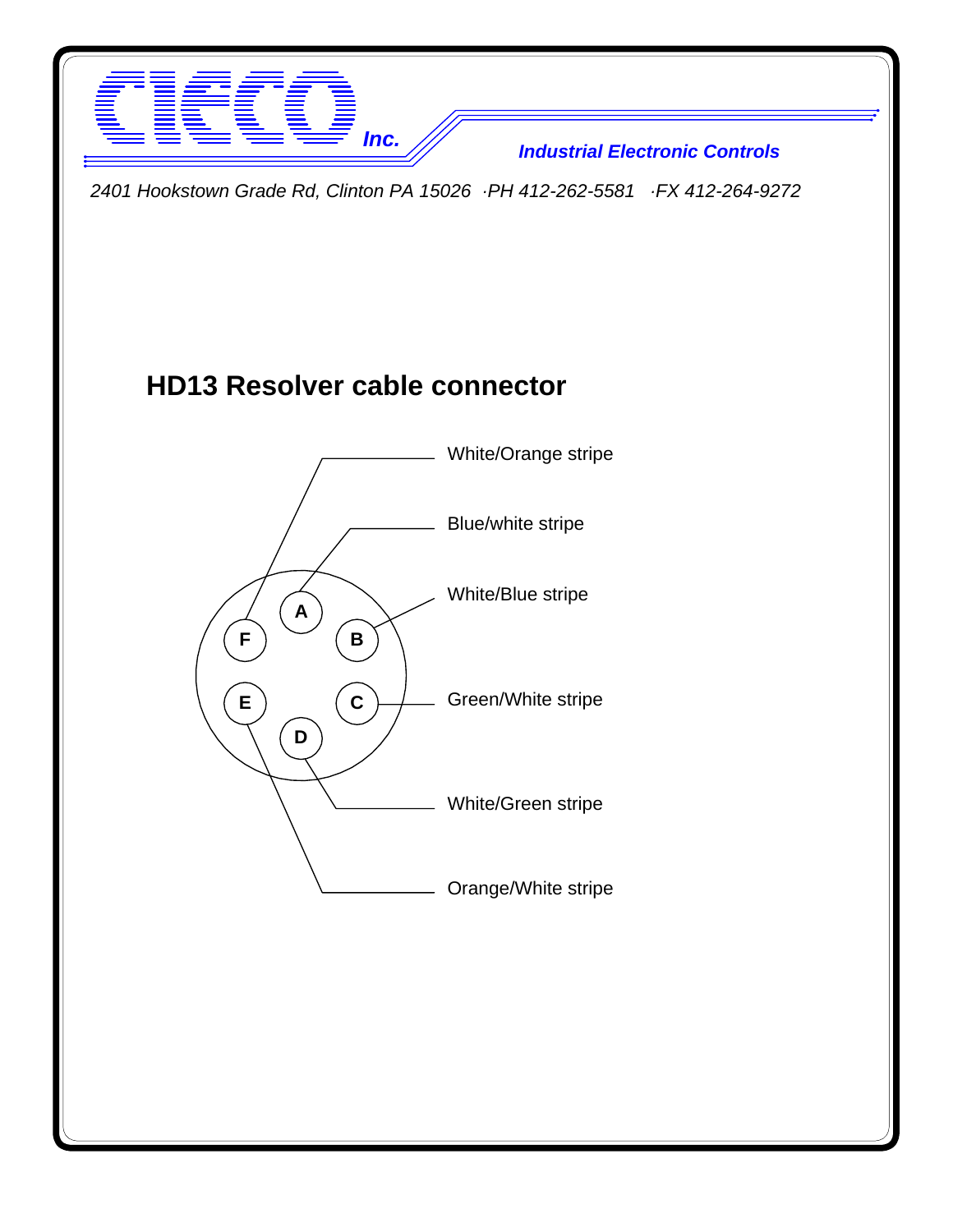## **Model HD13 Industrial Resolver**

## **Mechanical and Electrical Specifications**

| • Max Speed                                                                                                                                                                          | <b>8,000 RPM</b>                |
|--------------------------------------------------------------------------------------------------------------------------------------------------------------------------------------|---------------------------------|
| • Shaft Size                                                                                                                                                                         | 5/8" x 1 3/4" (keyed)           |
| • Max Radial load                                                                                                                                                                    | 400 Lbs.                        |
| • Max Axial load                                                                                                                                                                     | 40 Lbs.                         |
| • Housing                                                                                                                                                                            | NEMA 13 (25/8" x 23/4" x 23/4") |
| • Input Voltage:                                                                                                                                                                     | 2 - 10 Volts RMS                |
| • Input Frequency:                                                                                                                                                                   | $2.5 - 10$ kHz                  |
| • Transformation Ratio (TR):                                                                                                                                                         | 0.9                             |
| • Power at 4Volts/5000Hz:                                                                                                                                                            | 40mW                            |
| • Connector<br>(Female)                                                                                                                                                              | <b>MS</b> type circular         |
| • Accuracy                                                                                                                                                                           | $± 7$ arc minutes               |
| <b>Six conductor shielded cable (required)</b>                                                                                                                                       |                                 |
| Reference:<br>R1 Blue/white stripe<br>R2 White/blue stripe<br>Sine:<br>S2 Orange/white stripe<br>S4 White/orange stripe<br>Cosine:<br>S1 Green/White stripe<br>S3 White/Green stripe |                                 |

**CIECO Inc. 2401 Hookstown Grade Rd Clinton, PA** •**PH: 412-262-5581** •**FX: 412-264-9272 WWW.CIECOCONTROLS.COM**